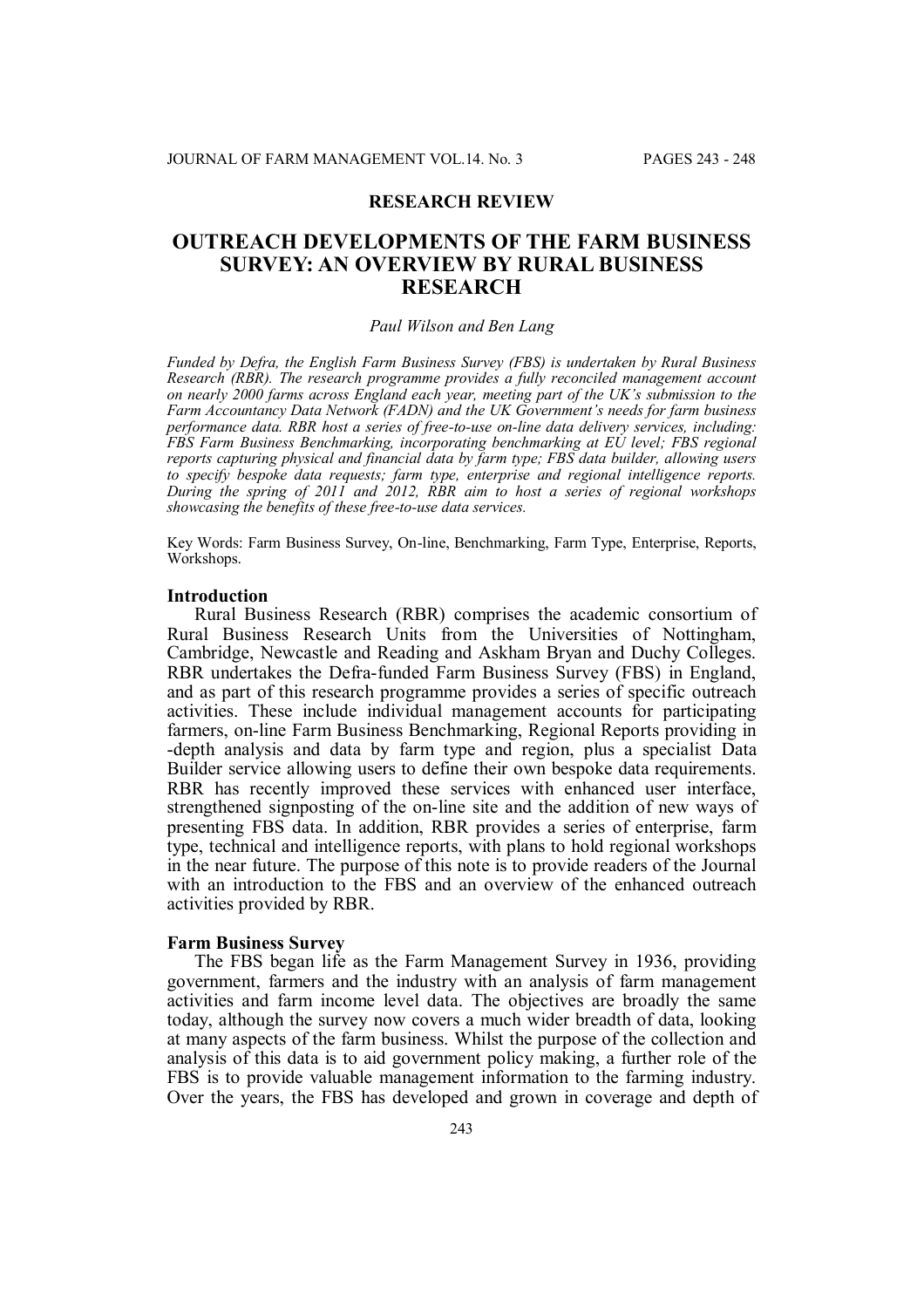data collected in order to remain contemporary and relevant to the agricultural industry of the day. In 2004/05 the FBS underwent a major development, which included a wider range of farm business activities being included in the survey (e.g. income from diversified activities) plus other data analysis (e.g. gross and net margins for main enterprises). Wilson *et al*. (2006) provide an overview of these developments, noting that these changes have the potential to open up new research possibilities. The FBS is therefore the cornerstone of the economic evidence base on farm incomes and policy developments within England and the UK.

For England, RBR annually researches approximately 2000 farm and horticultural businesses. Similar research surveys are undertaken in Wales, Scotland and Northern Ireland. Together, the four sister FBS surveys comprise the UK's submissions to the Farm Accountancy Data Network (FADN) which is a European requirement for data on the agricultural activities of EU member states, and is used for policy analysis and setting purposes within the EU. FADN data are also widely used by government and external researchers, looking at issues such as incomes, structural change and impacts of policy.

#### **Individual Management Accounts**

Farm businesses take part in the FBS on a voluntary basis. They are recruited in England by RBR from recruitment lists supplied by Defra. These recruitment lists are drawn from June Survey information. In order to ensure strong representation across regions and farm types, the FBS must meet specific quotas for the return of farm types across particular regions and farm types. In return for taking part in the FBS, farmers and growers receive a fully reconciled set of management accounts for their business together with data with which they can compare their business against similar businesses in their region, or nationally. For participating farmers and growers, these management accounts are particularly valuable, representing the full management account for their business; farmers and growers often note that these accounts are more informative than their "tax" accounts from accountants due to the management focus of the FBS accounts. In addition, participating farmers and growers who wish to undertake enterprise analysis alongside their full account also receive gross margin returns to support their farm-level data and information.

## **Farm Business Benchmarking**

Alongside the benefits that are available to FBS participants, the FBS offers a series of on-line facilities to all with an interest in the research findings. RBR provide an on-line, free-to-use, FBS Farm Business Benchmarking service to all farmers, growers, advisors, students, researchers and other stakeholders (as are all RBR's on-line outreach activities) on a noncommitment basis. Users can benchmark performance against national data for: enterprise gross margins; farm profitability; business ratio analysis (return on capital and labour and machinery efficiency); balance sheet analysis.

In addition, this service has recently included an EU benchmarking component, where users can undertake farm profitability benchmarking for a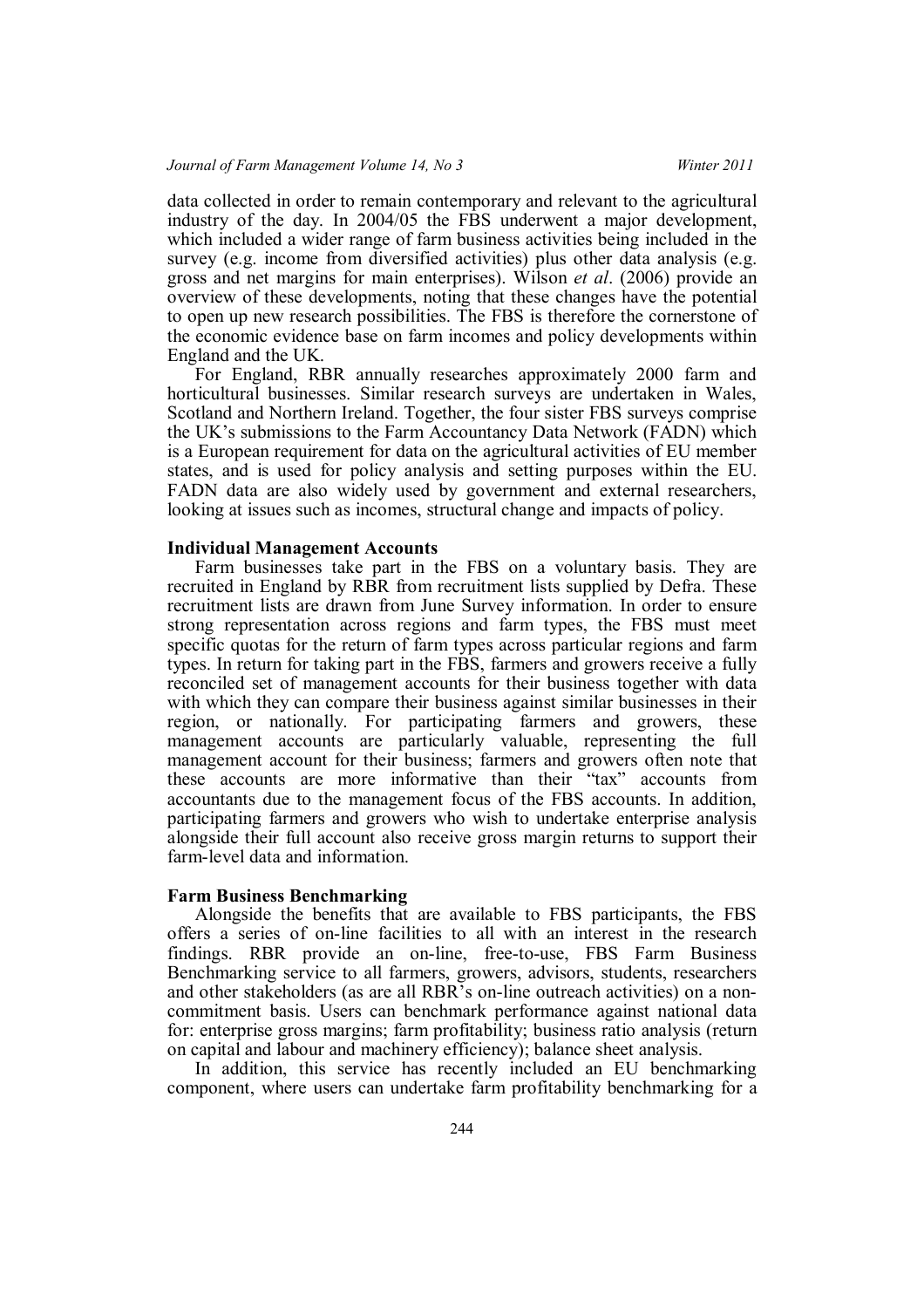growing range of farm types across the 27 EU countries. This EU benchmarking service specifies the  $f: \mathcal{E}$  exchange rate as the Rural Payments Agency exchange rate for the appropriate year, but allows users the option to set a different exchange rate should they wish to do so. The FBS Farm Business Benchmarking service can be found at: http:// www.farmbusinesssurvey.co.uk/benchmarking/

#### **Regional Reports**

Regional Reports provide a range of stakeholders with in-depth data on the performance of farm and horticultural businesses across the regions and over time. The service allows users to specify particular farm types, regions and details of their data requirements. The range of data available includes: detailed farm business incomes and costs; farm business income (FBI); net farm income (NFI); management and investment income (MII); family farm income (FFI); cash income; balance sheet; flow of funds; cropping and stocking; outputs and inputs. To facilitate use of the service, the data can be specified on the basis of either per hectare or per farm analysis, depending upon the user's preference and requirement from the service. Moreover, the site includes an in-depth commentary on the cropping and financial year for each region together with data on the characteristics of the industry in the region. The Regional Reports service can be found at: http:// www.farmbusinesssurvey.co.uk/regional/

#### **Data Builder**

The extensive results provided by the FBS Farm Business Benchmarking and Regional Reports services represent a series of pre-determined tables and data that serve the vast majority of users extremely well in terms of their data requirements. Nonetheless, the wealth of data held within the FBS allows for the possibility of more bespoke data requests being met efficiently and without incurring personnel costs in the delivery of such bespoke individual requests. Within the FBS Data Builder service, the user specifies their own request and the system provides this data. The interpretation of the bespoke data is left with the user, rather than commentary accompanying data as is often the case in traditional publications (e.g. Agriculture in the UK). Some examples of the types of data that the service can provide include: farm tenure status by different farm sizes; relationship between farmers age and farm type; relationship between farm type and farm size. Because the FBS Data Builder Service is a specialist tool, new users should expect to commit time to familiarising themselves with its operation. An on-line user guide tutorial takes users through the stages to specifying bespoke data requests and provides examples to facilitate use of the service. Experienced users can go straight to the data service, and the system allows users to specify multiple requests, providing reference numbers for the recall of previous data requests to the service. The FBS Data Builder service can be found at: http://farmbusinesssurvey.co.uk/DataBuilder/

#### **Farm Type Enterprise Reports**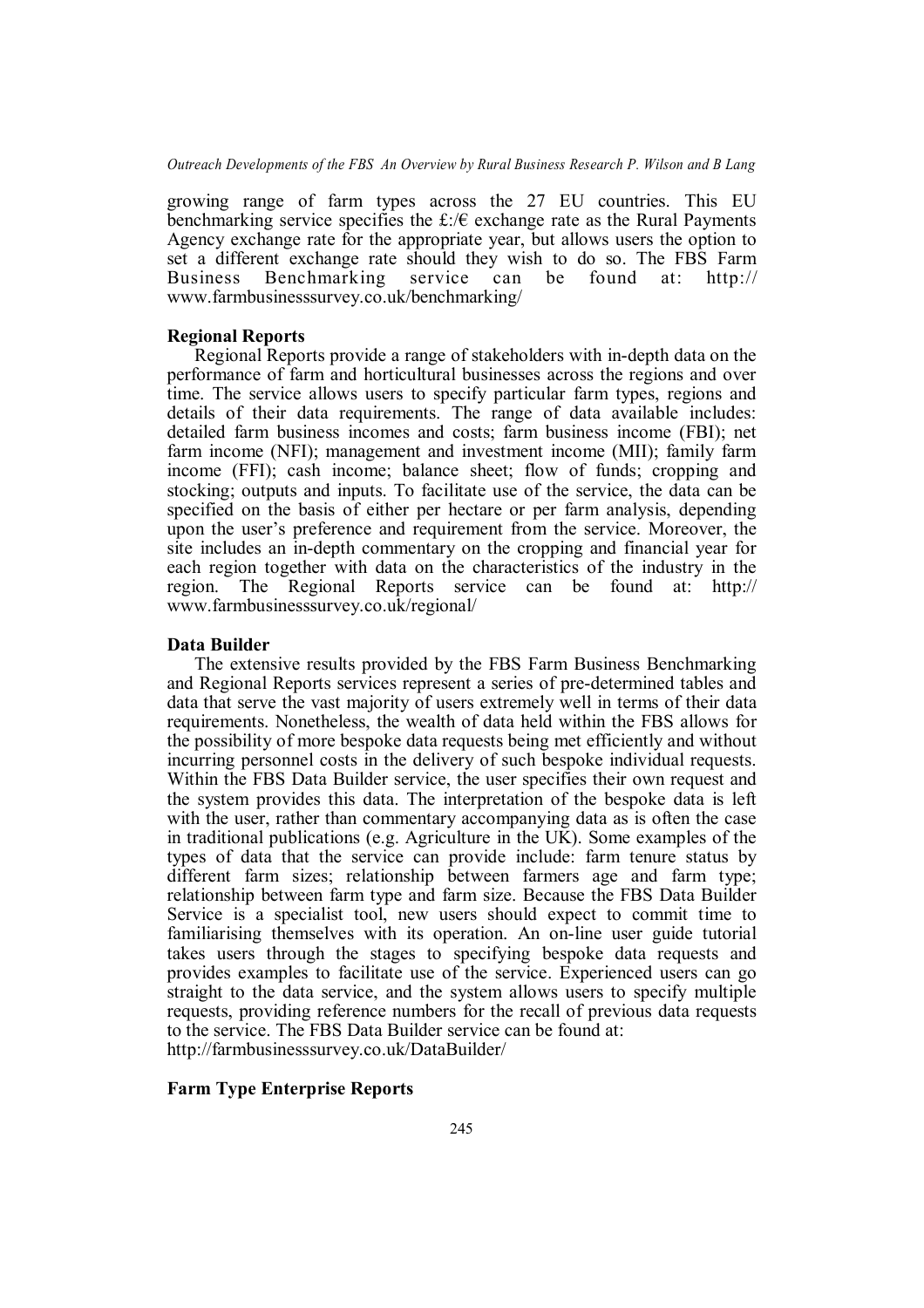## *Journal of Farm Management Volume 14, No 3 Winter 2011*

Building on the new opportunities for research heralded by the FBS in 2004/05, RBR has now completed four years of farm type and enterprise reports that draw extensively on both farm level and enterprise costing data for major enterprises and business types. These annual reports provide data and commentary that extensively use FBS data, but also place this analysis in context, particularly with respect to national and international developments in the market place or policy environment. These reports are freely available to users and currently cover the following areas:

Crop Production in England Dairy Farming in England Hill Farming in England Poultry Production in England Pig Production in England Horticulture Production in England Lowland Grazing Livestock Production in England The farm type and enterprise reports can be accessed at: http://www.ruralbusinessresearch.co.uk/ under "RBR Publications"

## **Technical and Intelligence Reports**

The FBS, and associated one-off FBS linked research projects, provide a wealth of data opportunities for individual research analyses on specific subjects, or for the analysis of data which will enhance the methodological underpinnings of the FBS research programme. RBR has undertaken a range of these Defra-funded technical research projects, with topics including:

Analysis of gross and net margins Analysis of labour usage data Analysis of milk selling arrangements on dairy farms in England

Whilst the data collected, analysed and reported provides the main outreach activities from the FBS, RBR is in a position to report on the contemporary issues facing the industry, from the hill farms of the Pennines to the fertile soils of the Fens. RBR's coverage of the farm types and regions across England allow for contemporary intelligence evidence to be collated and reported. These reports are provided twice yearly, in the spring and again post harvest, to provide an overview of the issues and activities of farmers and growers from across the country. The technical and intelligence reports can be found at:

http://www.ruralbusinessresearch.co.uk/ under "RBR Publications"

#### **Workshops**

To further enhance the use of the FBS data, RBR aim to host regional workshops in the spring of 2011 and 2012. These workshops will be aimed at farmers, advisors and regional policy makers, together with other interested stakeholders, with the objective of both raising awareness of the FBS and its data outputs, but additionally to provide an interactive event where workshop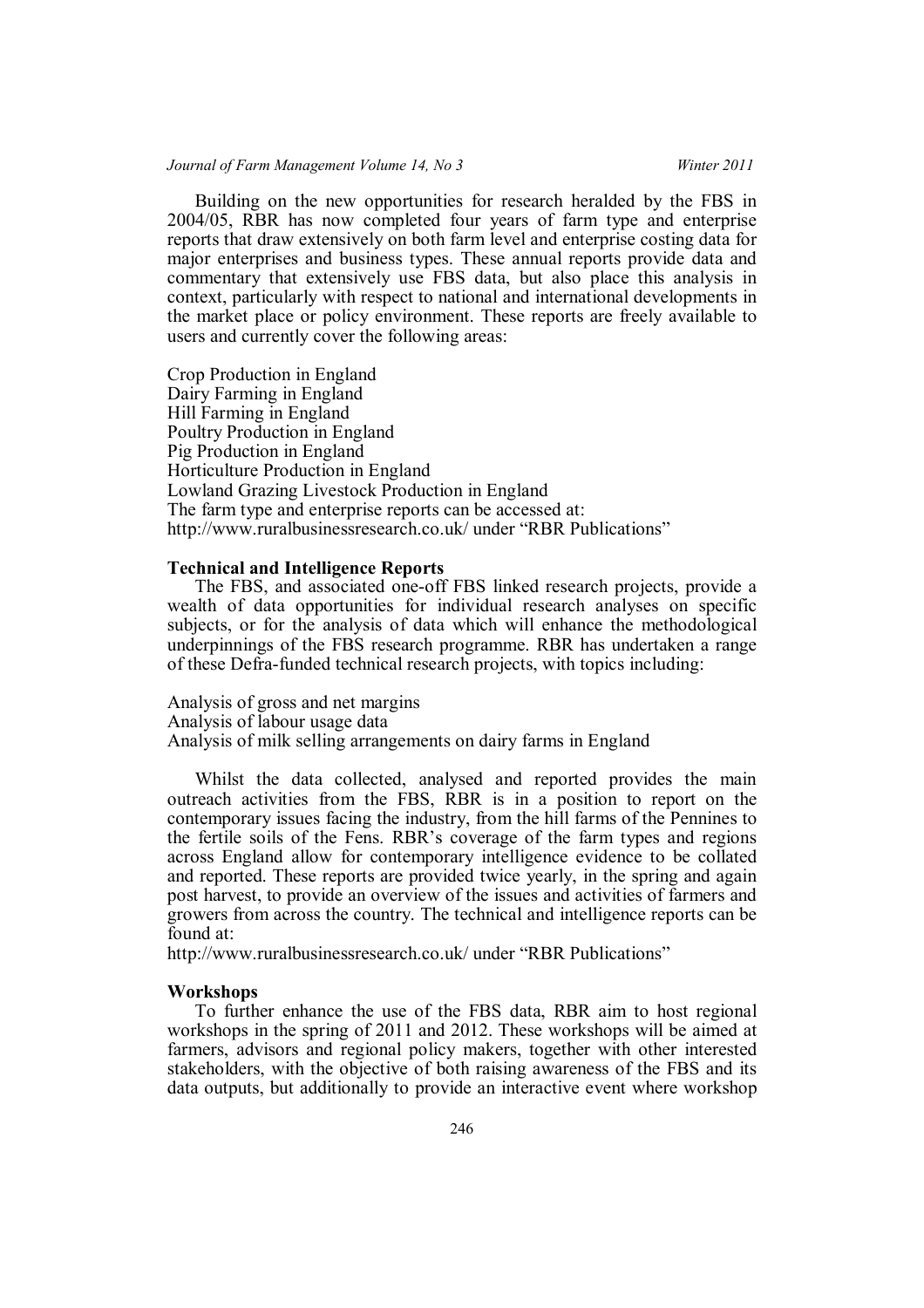participants will be guided through the above data services. The workshops are a new initiative that will enable users to gain the most from the FBS and its internet reports. Anyone with an interest in attending a workshop is encouraged to contact Mark Bieri on 01223 337153 or via email at mcb64@cam.ac.uk.

#### **Joining the FBS and contacts in your region**

The FBS only recruits from mailing lists derived from the June Survey. In this way, the sample retains the correct balance of farm types, sizes and locations and avoids sample bias, therefore providing authoritative findings that apply to the whole industry. The maximum time that most farmers and growers can remain within the FBS is 15 years. Hence, each year the FBS recruits new farmers and growers to the survey, and over the autumn and winter months of each year RBR writes to a sample of farmers and growers inviting them to join the research programme. As part of RBR's recruitment policy, awareness is raised through providing presentations to farmer discussion groups. If you are interested in hosting a talk, or just want to find out more about the FBS, please contact the RBR Unit Manager for your region. Contact details can be found at:

http://www.ruralbusinessresearch.co.uk/ under "RBR Units"

## **Summary**

This note has provided an overview of the FBS in England and the outreach activities undertaken by RBR. The wealth of data available from the FBS to farmers, advisors and stakeholders is large and growing. Business planning in the future will increasing require farmers and growers to be armed with information, and the FBS Farm Business Benchmarking service provides an independent non-commitment benchmarking tool to facilitate competitiveness analysis. The Regional Reports provide in-depth output on the changing nature of farm incomes and are accessible in forms suitable for farmers and policy markers. FBS Data Builder service represents a bespoke data capture service that allows users requiring further details to specify their data requests. The series of farm type and enterprise reports, coupled with technical and intelligence reports add further value to the FBS suite of outreach activities. In the near future, interactive workshops will guide users through these services and further enhance the reputation of the FBS as the central evidence base on farm business economic performance in England.

#### **About the authors**

Paul Wilson is Chief Executive of Rural Business Research (www.ruralbusinessresearch.co.uk). He obtained his BSc and PhD degrees in Agricultural Economics from the University of Newcastle, joining the University of Nottingham in 1995. He is Associate Professor of Agricultural Management and Economics, and Director of the Rural Business Research Unit. Corresponding author address RBRU, University of Nottingham, Sutton Bonington Campus, LE12 5RD. Email: paul.wilson@nottingham.ac.uk.

Ben Lang is the manager of the Rural Business Unit at the Department of